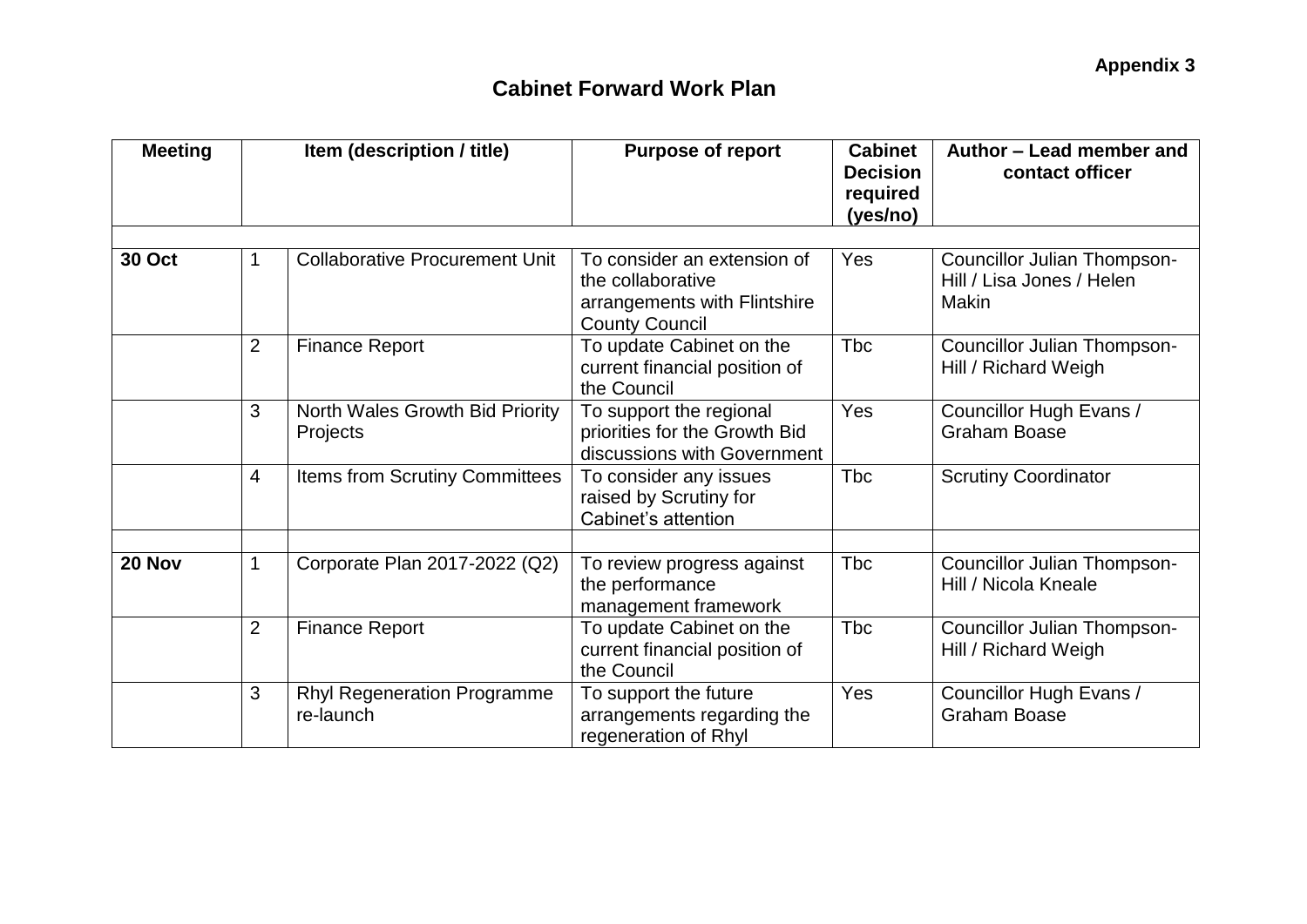| <b>Meeting</b> | Item (description / title) |                                                               | <b>Purpose of report</b>                                                                                                                                          | <b>Cabinet</b><br><b>Decision</b><br>required<br>(yes/no) | Author - Lead member and<br>contact officer         |
|----------------|----------------------------|---------------------------------------------------------------|-------------------------------------------------------------------------------------------------------------------------------------------------------------------|-----------------------------------------------------------|-----------------------------------------------------|
|                | 4                          | Items from Scrutiny Committees                                | To consider any issues<br>raised by Scrutiny for<br>Cabinet's attention                                                                                           | Tbc                                                       | <b>Scrutiny Coordinator</b>                         |
| 18 Dec         | $\mathbf{1}$               | <b>Finance Report</b>                                         | To update Cabinet on the<br>current financial position of<br>the Council                                                                                          | Tbc                                                       | Councillor Julian Thompson-<br>Hill / Richard Weigh |
|                | 2                          | <b>Denbighshire County Council</b><br>Waste & Recycling Model | To seek approval to<br>develop/implement a new<br>model for waste and<br>recycling service, subject to<br>confirmation of funding from<br><b>Welsh Government</b> | Yes                                                       | Councillor Brian Jones / Tony<br>Ward / Tara Dumas  |
|                | 3                          | <b>North Wales Construction</b><br>Framework 2                | To appoint contractors for the<br>project                                                                                                                         | Yes                                                       | <b>Tania Silva</b>                                  |
|                | $\overline{4}$             | <b>Items from Scrutiny Committees</b>                         | To consider any issues<br>raised by Scrutiny for<br>Cabinet's attention                                                                                           | <b>Tbc</b>                                                | <b>Scrutiny Coordinator</b>                         |
|                |                            |                                                               |                                                                                                                                                                   |                                                           |                                                     |
| 22 Jan 2019    | $\mathbf{1}$               | <b>Finance Report</b>                                         | To update Cabinet on the<br>current financial position of<br>the Council                                                                                          | Tbc                                                       | Councillor Julian Thompson-<br>Hill / Richard Weigh |
|                |                            |                                                               |                                                                                                                                                                   |                                                           |                                                     |
|                |                            |                                                               |                                                                                                                                                                   |                                                           |                                                     |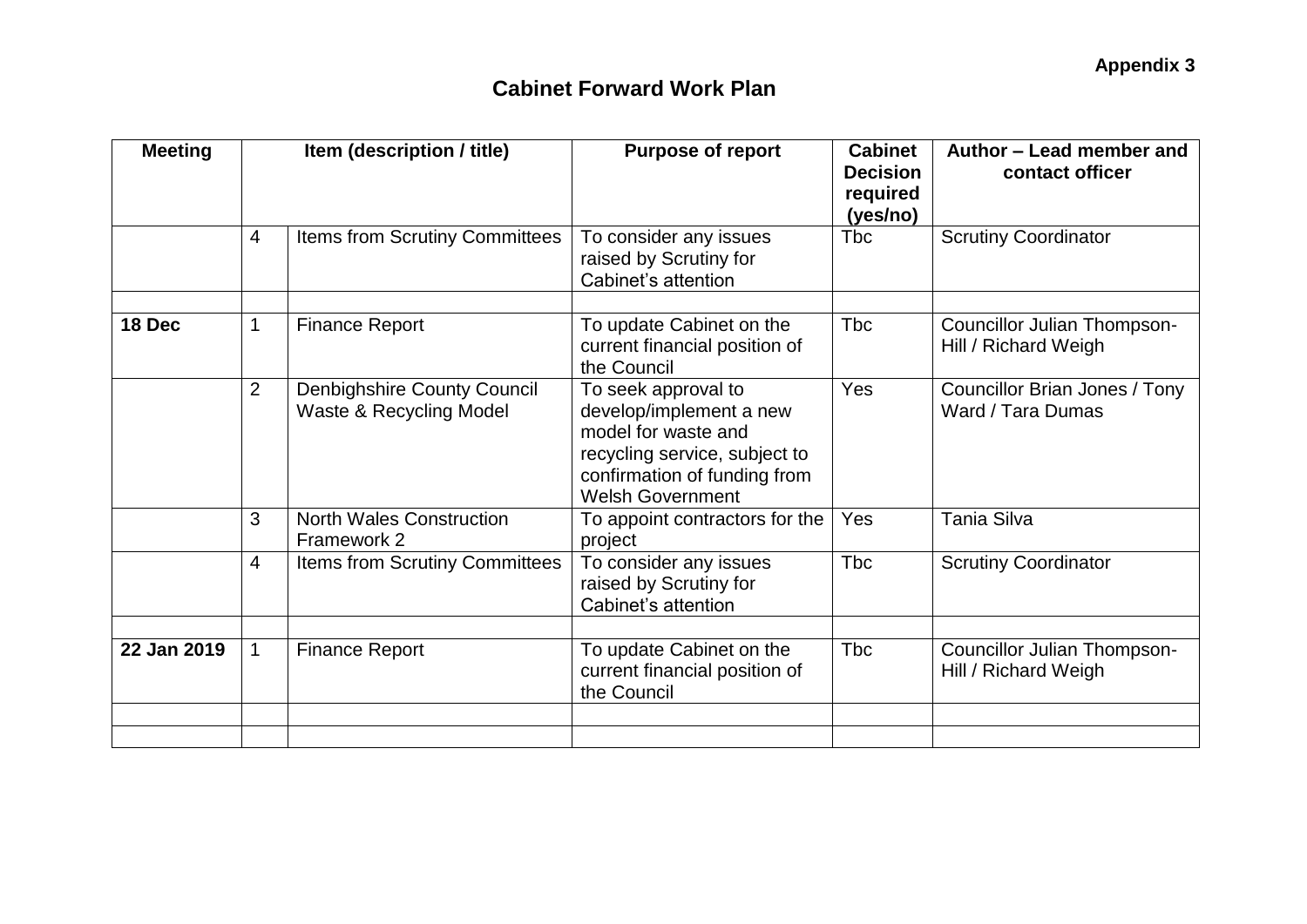| <b>Meeting</b> | Item (description / title) |                                                  | <b>Purpose of report</b>                                                 | <b>Cabinet</b><br><b>Decision</b><br>required<br>(yes/no) | Author - Lead member and<br>contact officer                |
|----------------|----------------------------|--------------------------------------------------|--------------------------------------------------------------------------|-----------------------------------------------------------|------------------------------------------------------------|
| 26 Feb 2019    | $\mathbf{1}$               | <b>Finance Report</b>                            | To update Cabinet on the<br>current financial position of<br>the Council | Tbc                                                       | <b>Councillor Julian Thompson-</b><br>Hill / Richard Weigh |
|                | $\overline{2}$             | Items from Scrutiny Committees                   | To consider any issues<br>raised by Scrutiny for<br>Cabinet's attention  | <b>Tbc</b>                                                | <b>Scrutiny Coordinator</b>                                |
| 26 Mar 2019    | $\mathbf{1}$               | <b>Finance Report</b>                            | To update Cabinet on the<br>current financial position of<br>the Council | <b>T</b> bc                                               | <b>Councillor Julian Thompson-</b><br>Hill / Richard Weigh |
|                | $\overline{2}$             | Items from Scrutiny Committees                   | To consider any issues<br>raised by Scrutiny for<br>Cabinet's attention  | <b>Tbc</b>                                                | <b>Scrutiny Coordinator</b>                                |
| 30 Apr 2019    | $\mathbf 1$                | <b>Finance Report</b>                            | To update Cabinet on the<br>current financial position of<br>the Council | <b>T</b> bc                                               | <b>Councillor Julian Thompson-</b><br>Hill / Richard Weigh |
|                | $\overline{2}$             | Items from Scrutiny Committees                   | To consider any issues<br>raised by Scrutiny for<br>Cabinet's attention  | <b>Tbc</b>                                                | <b>Scrutiny Coordinator</b>                                |
|                |                            |                                                  |                                                                          |                                                           |                                                            |
| 28 May 2019    | $\mathbf{1}$               | North Wales Growth Bid<br>Governance Agreement 2 | To approve the governance<br>arrangements in relation to                 | Yes                                                       | Councillor Hugh Evans /<br>Graham Boase / Gary<br>Williams |